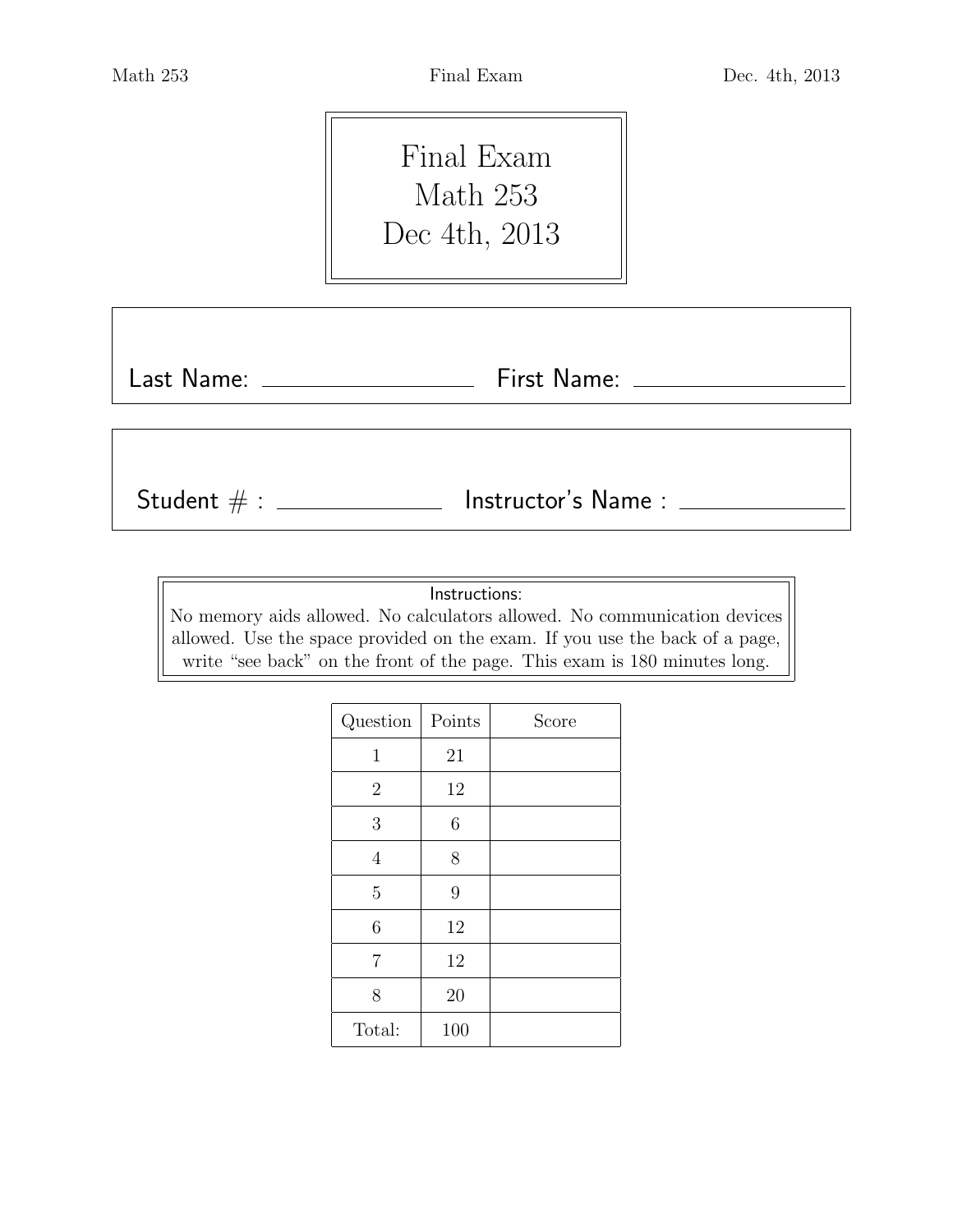- 1. The following questions will be graded by answer only.
	- (a)  $\boxed{3 \text{ points}}$  Find a unit vector, with a positive **k** component, which is parallel to the plane  $x - 2y + z = 3$  and perpendicular to the vector  $\langle 1, 1, 1 \rangle$ .

(b) 3 points Let  $z=\frac{1}{3}$  $\frac{1}{3}(1+xy^2)^3$ ,  $x = g(t)$ , and  $y = h(t)$ . Suppose that  $g(0) = 2$ ,  $h(0) = 1, g'(0) = -3$ , and  $h'(0) = 5$ . Compute the value of  $\frac{dz}{dt}$  when  $t = 0$ .

(c) 6 points Let  $z(x, y)$  be defined implicitly by the equation  $z^3 + z + x + y^2 = 3$ . Find  $\frac{\partial z}{\partial x}, \frac{\partial z}{\partial y}$  and  $\frac{\partial^2 z}{\partial x \partial y}$ .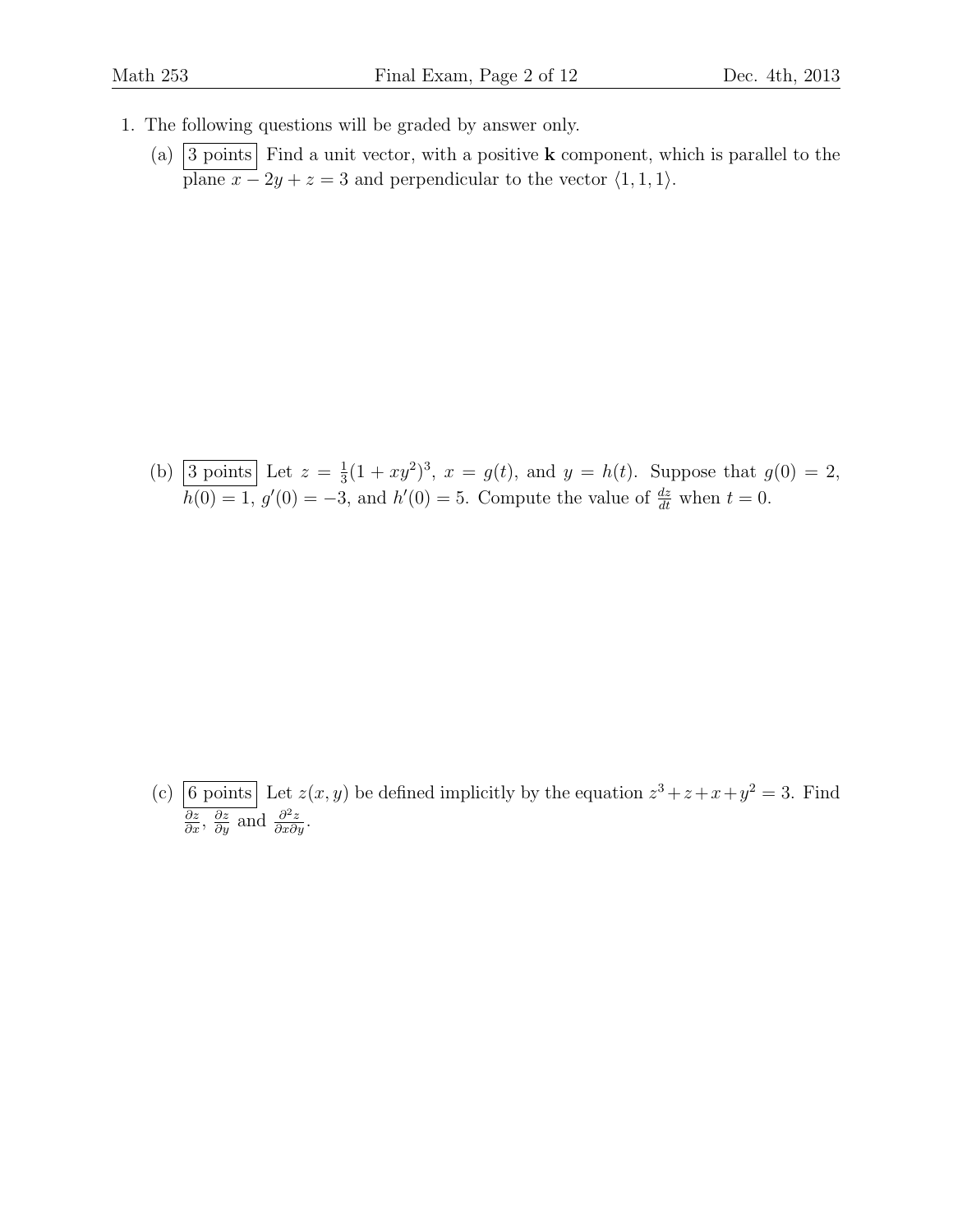(d)  $\overline{\left|3 \text{ points}\right|}$  Find the area of the triangle with vertices  $(1, 2, 3)$ ,  $(4, 6, 2)$ ,  $(2, 4, 3)$ .

(e) 3 points Let  $u(x,t) = e^{t+ax} + e^{t-ax}$  where a is a parameter. Find a such that  $\overline{5u_t} = u_{xx} + u.$ 

(f)  $\boxed{3 \text{ points}}$  A line through the origin makes an angle of 60 degrees with the x-axis and with the y-axis. What angle does it make with the  $z$ -axis?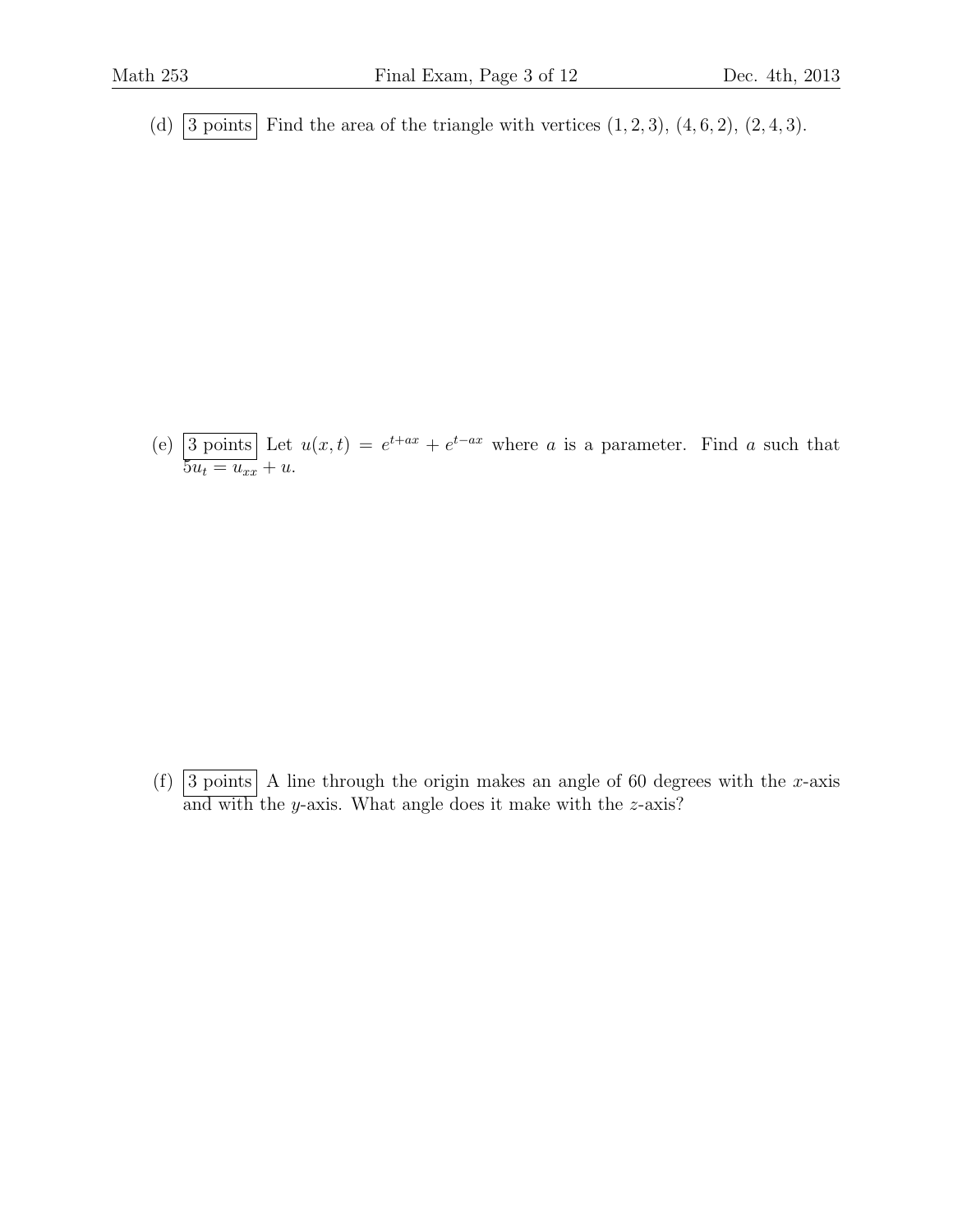- 2. The temperature is given by the function  $T(x, y, z) = x^3 + 5yz^2 17z$ .
	- (a)  $\boxed{3 \text{ points}}$  In what direction (given by a unit vector) does the temperature **decrease** fastest at the point  $(-1, 2, 1)$ ?

(b) 3 points If you are at  $(-1, 2, 1)$  does the temperature increase faster if you walk towards the point  $(3, 2, 1)$  or towards the point  $(-1, 3, 2)$ ? (show all your work!)

(c) 3 points Find the tangent plane to the level surface of T at the point  $(-1, 2, 1)$ .

(d)  $\boxed{3 \text{ points}}$  Using the value of T at  $(-1, 2, 1)$  estimate the temperature at the point  $\left(-0.98, 2.01, 0.97\right)$ .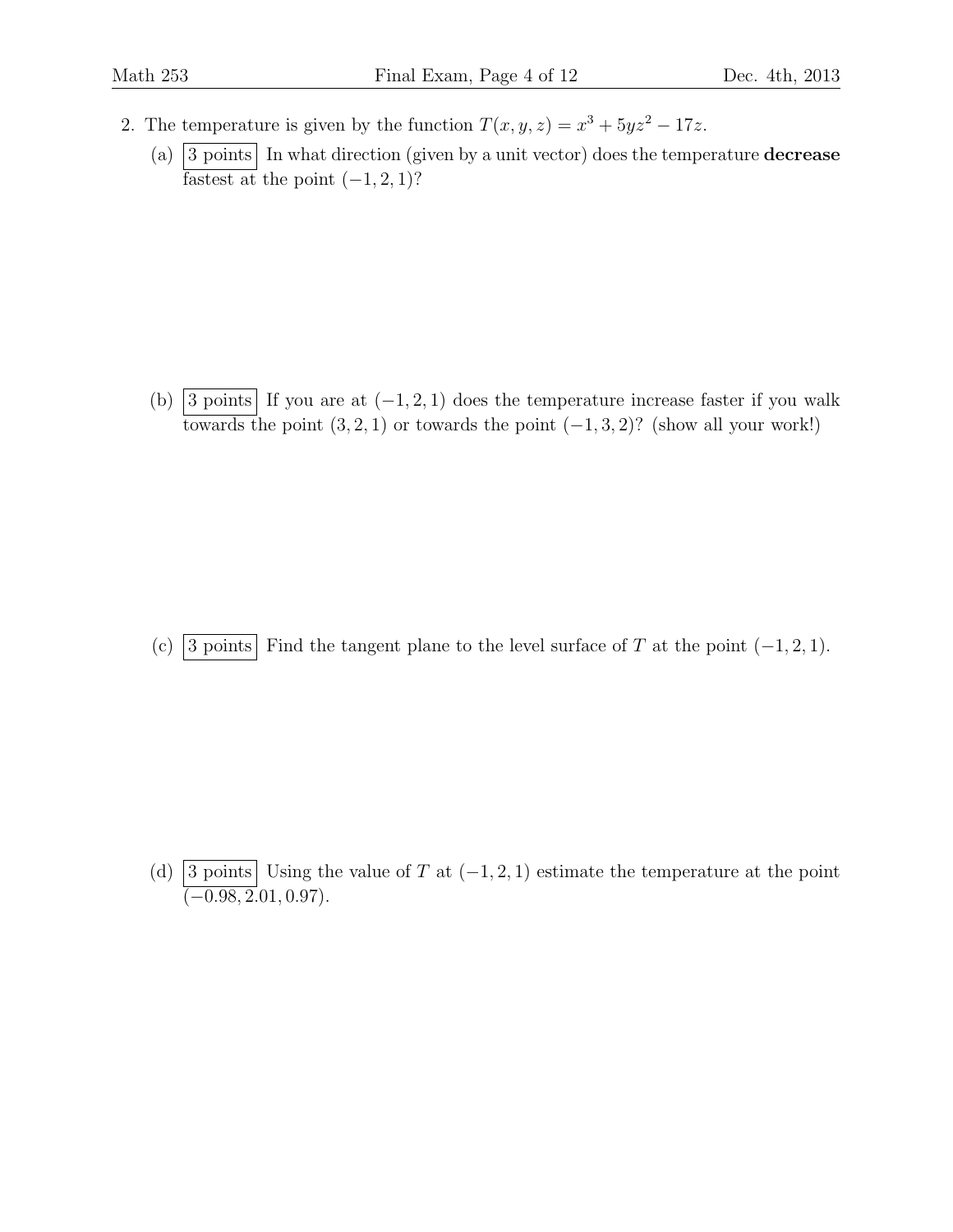3. Consider the integral

 $\int^8$ 0  $\int_0^2$  $\sqrt[3]{y}$  $y^2$  $\frac{y}{x^8}e^{x^2}dxdy$ 

(a)  $\boxed{2 \text{ points}}$  Sketch the domain of integration on the plot below



(b)  $\boxed{4 \text{ points}}$  Compute the integral.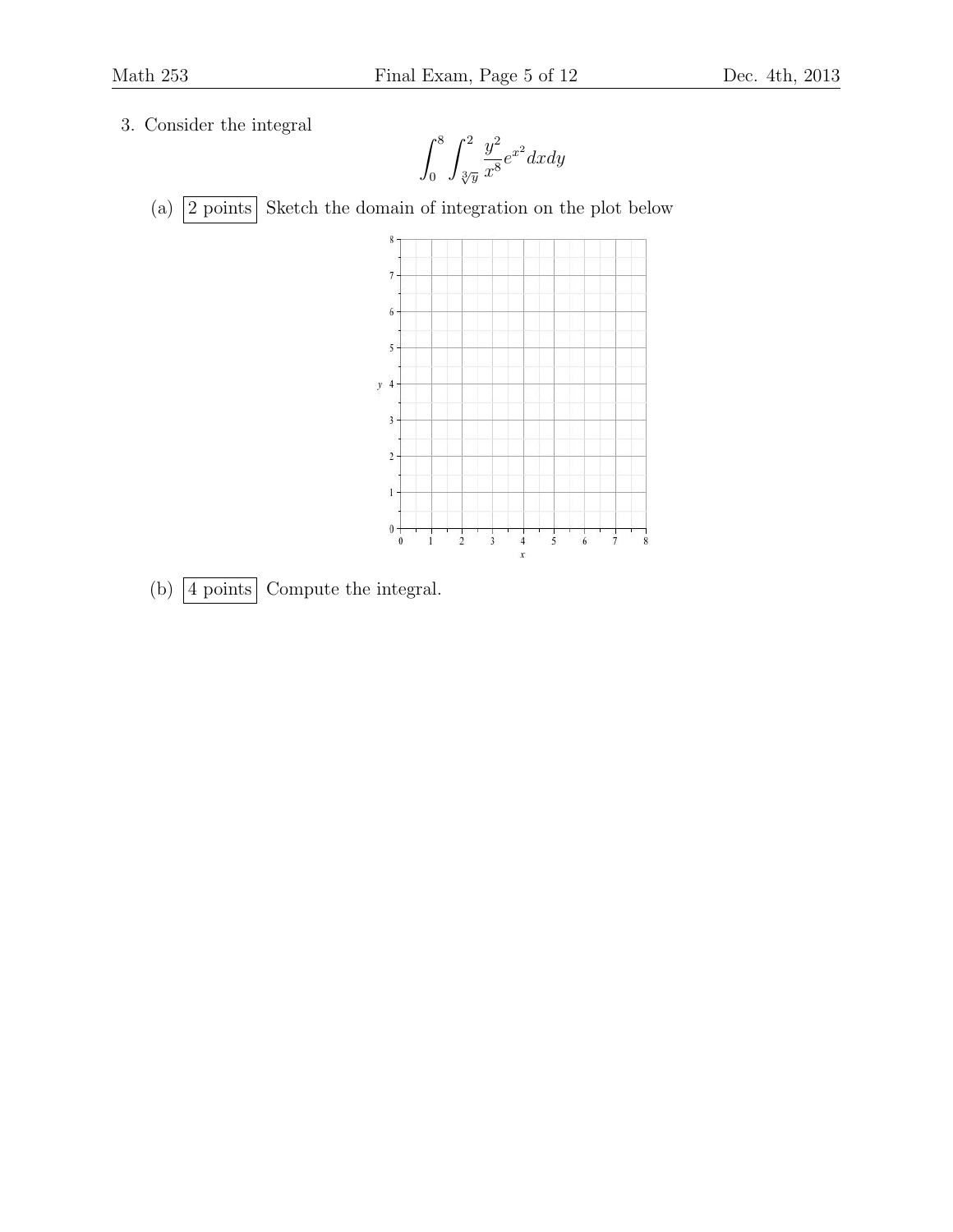4. 8 points Find the surface area of the part of the paraboloid  $z = a^2 - x^2 - y^2$  which lies above the  $xy$ -plane.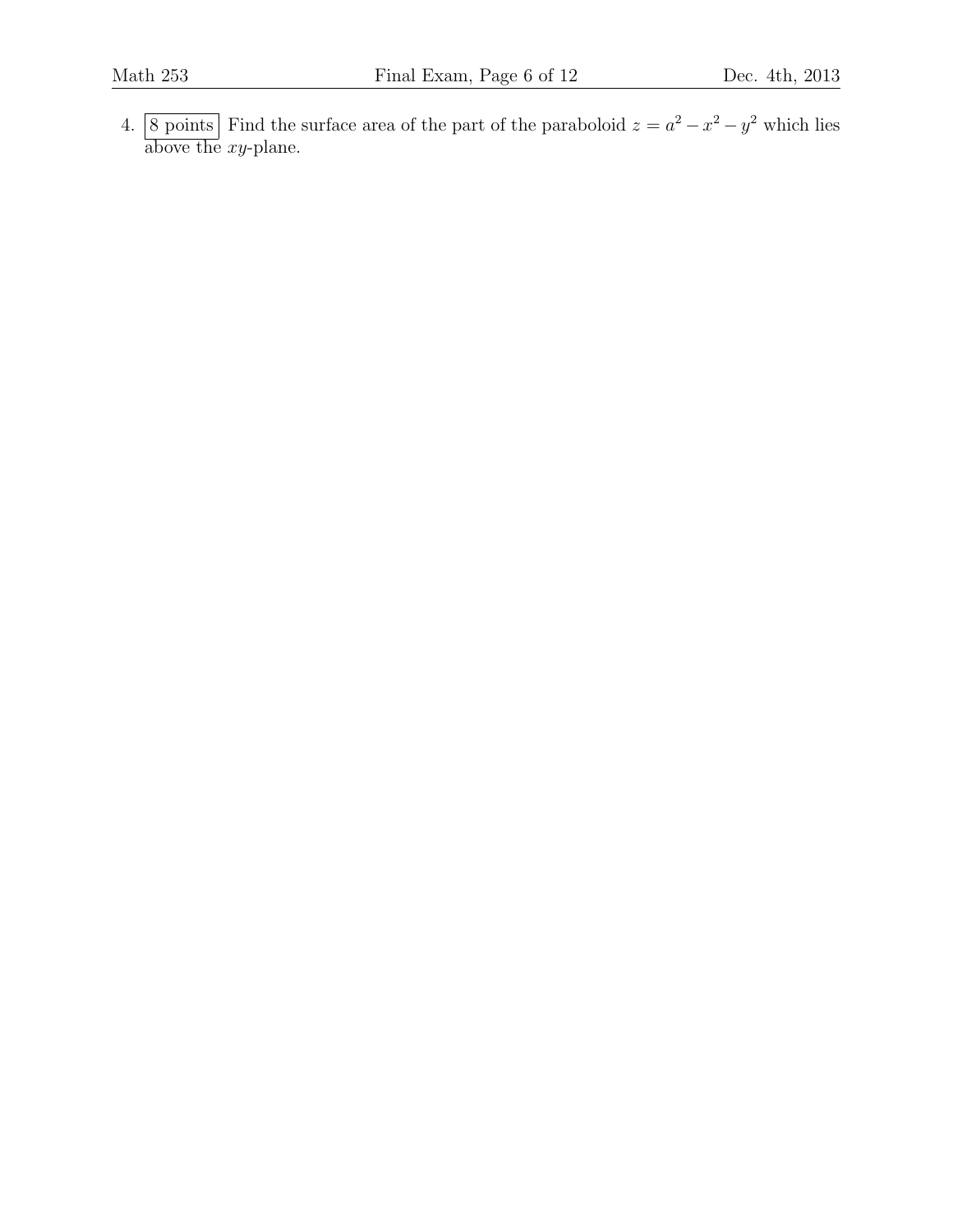5. **9 points** The axes of the nine graphs below are all oriented in the standard way: the positive x-axis is on the left, the positive y-axis is on the right, and the positive z-axis is upward. Put the letter of the corresponding contour plot from the next page in the box below each graph.

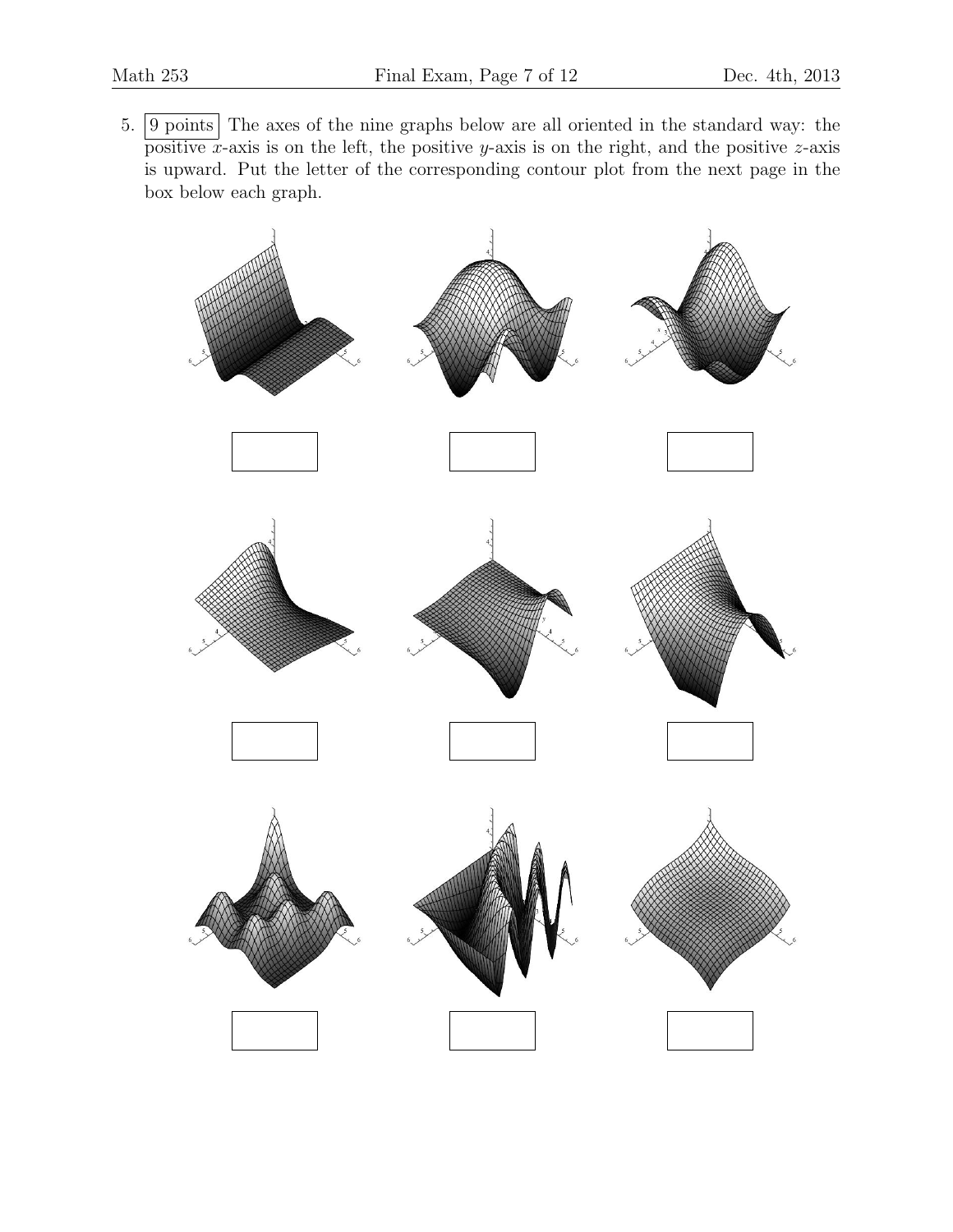In the contour plots below, the values of the contours are evenly spaced. Nine of these twelve plots correspond to graphs on the previous page.

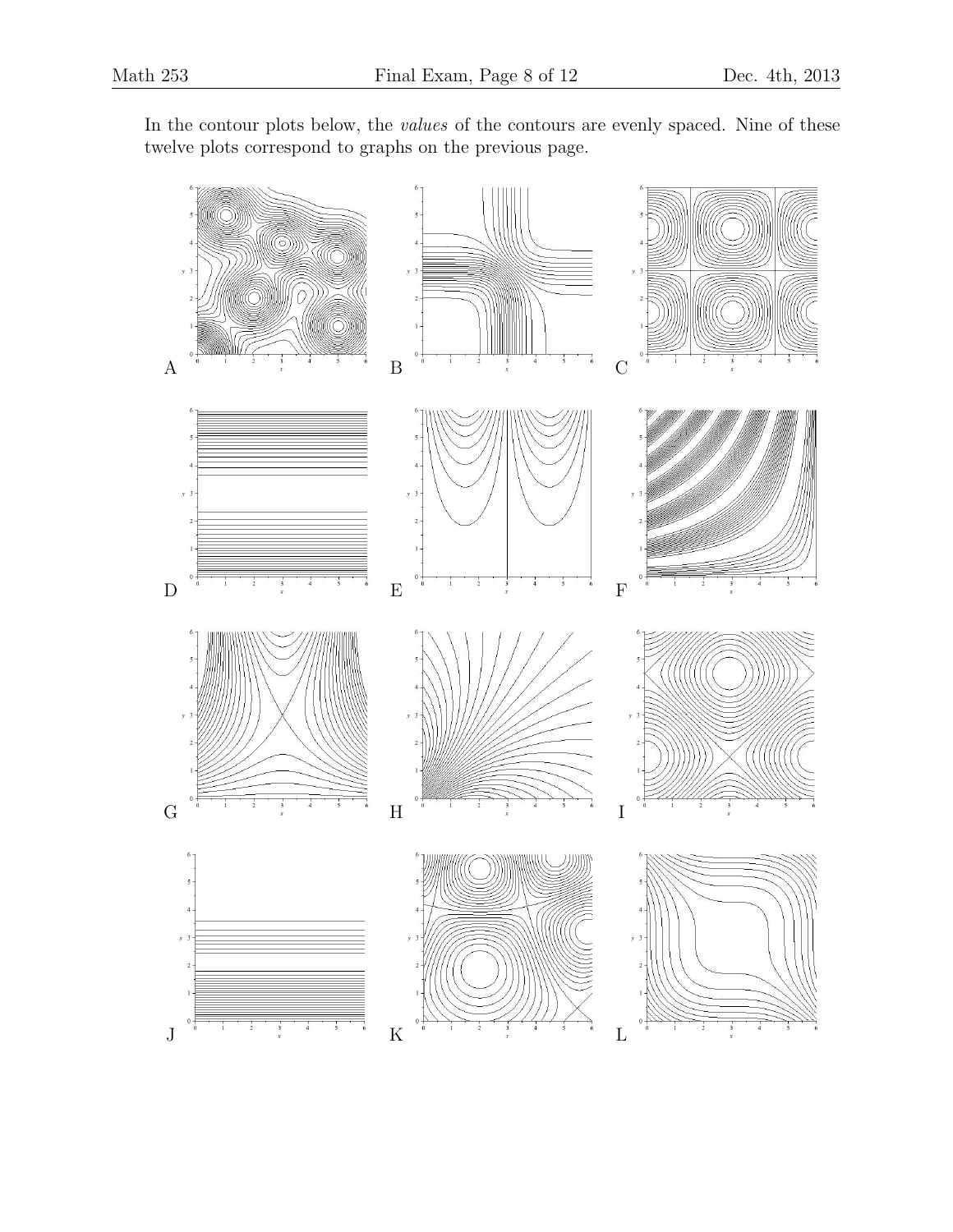6. 12 points Let E be the tetrahedron with vertices  $(0, -1, 0)$ ,  $(1, 0, 0)$ ,  $(0, 1, 0)$ , and  $(0, 0, 1)$ . Compute the integral

$$
\iiint_E z\,dV
$$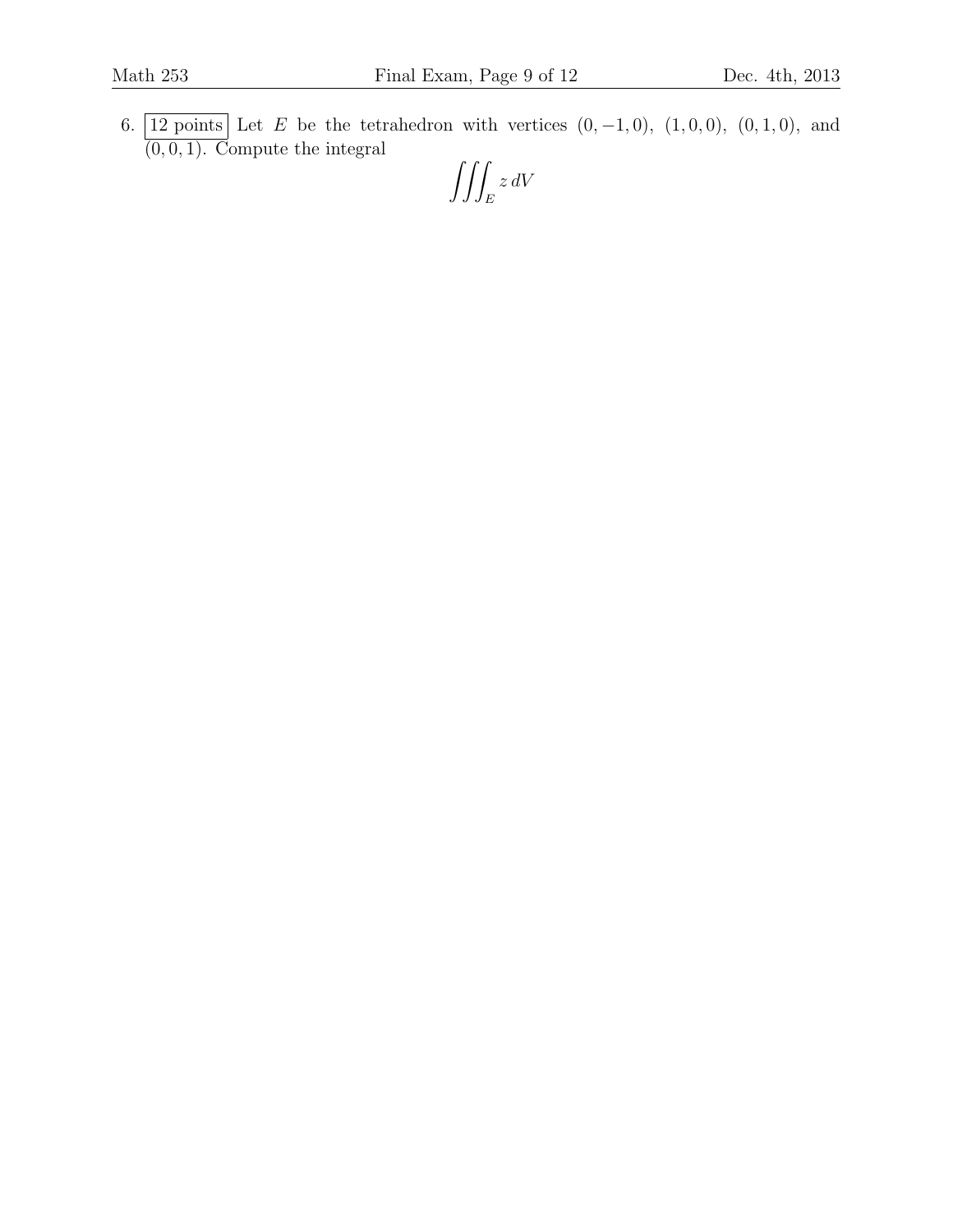7. 12 points Find the points on the ellipse  $8x^2 + 12xy + 17y^2 = 100$  which are closest and farthest from the origin.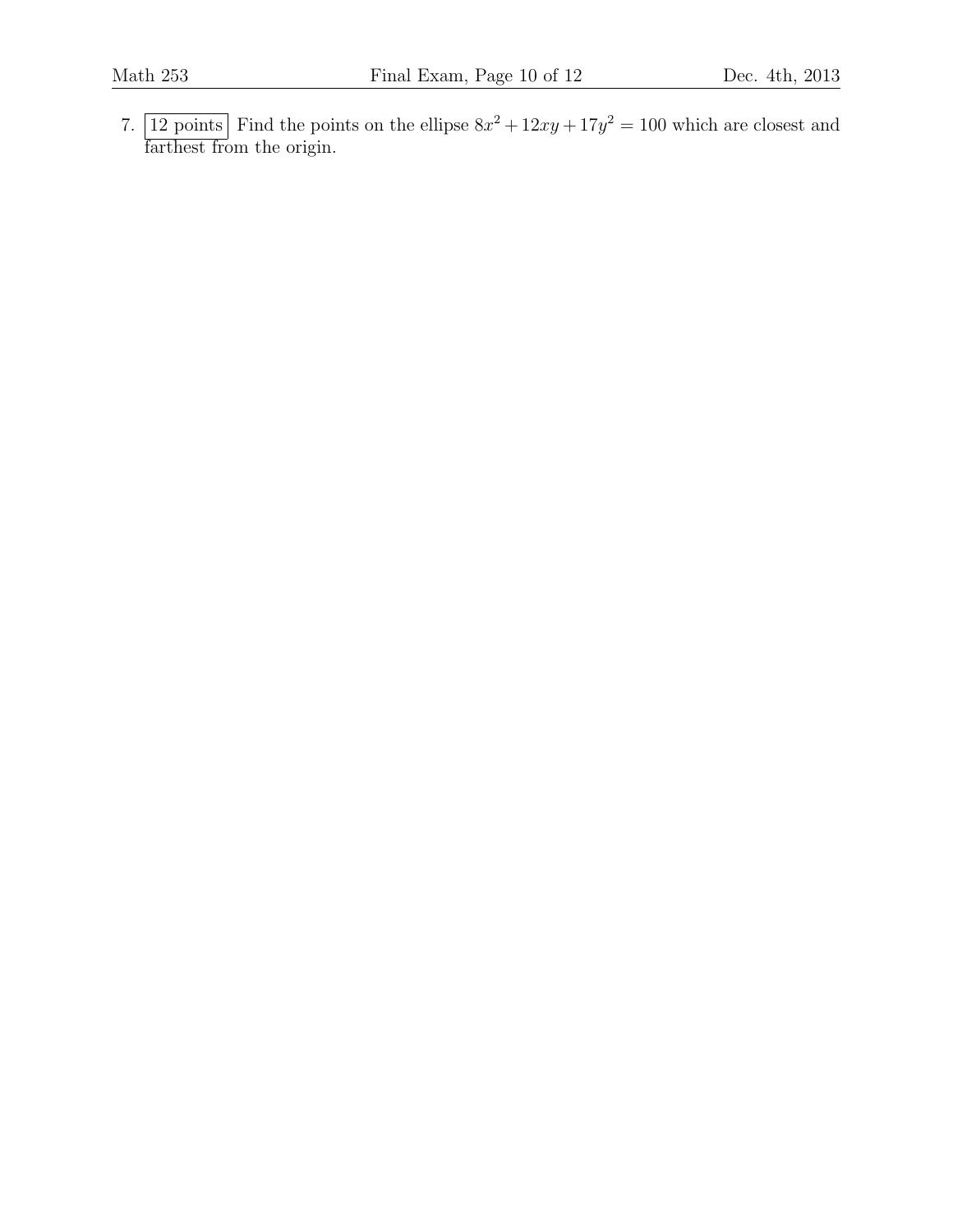- 8. Consider the solid E which lies below the spherical surface  $x^2 + y^2 + (z 1)^2 = 1$ , and above the conical surface  $z = \sqrt{x^2 + y^2}$ .
	- (a)  $\boxed{4 \text{ points}}$  Set up the integral  $\iiint_E z dV$  in cylindrical coordinates. Do not evaluate (yet!).

(b)  $\boxed{4 \text{ points}}$  Set up the integral  $\iiint_E z dV$  in spherical coordinates. Do not evaluate  $\overline{(\text{yet}!)}.$ 

(c)  $\boxed{4 \text{ points}}$  Set up the integral  $\iiint_E z dV$  in Cartesian coordinates. Do not evaluate  $\overline{(\text{yet!})}.$